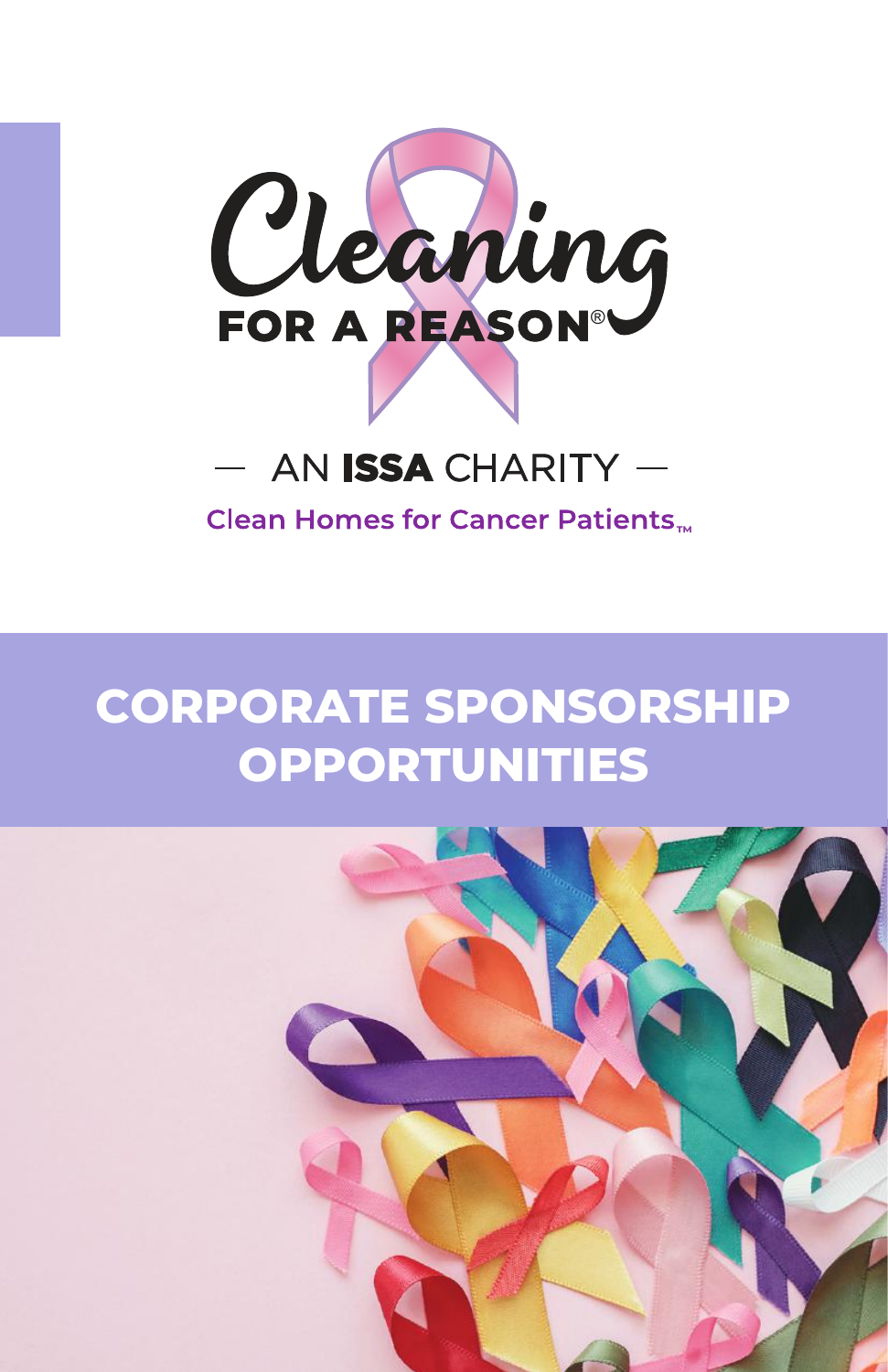## **THE OPPORTUNITY**

Over **2 million** people are diagnosed with cancer in the United States and Canada every year, and more than **2 in every 5** cancer patients receive chemotherapy each year in the U.S.<sup>1</sup>

In 2018, the cost of cancer care in the United States surpassed **\$150 billion** and is on pace to increase as more expensive treatments are adopted and the population ages.2

A cancer diagnosis puts a heavy strain on the time, energy, and finances of patients and their families.

While patients and families struggle to keep up with the necessary care, routine tasks like home cleaning can fall by the wayside.

#### **That's where Cleaning for a Reason steps in.**



1 Statista, 2021: https://www.statista.com/topics/1192/cancer-in-the-us/; Canadian Cancer Society: https://www.cancer.ca/en/cancer-information/cancer-101/can cer-statistics-at-a-glance/?region=on; Centers for Disease Control and Prevention: html 2 https://www.cancer.gov/about-cancer/understanding/statistics

# **OUR SOLUTION**

We provide free home cleaning for all cancer patients so anyone battling cancer and their families can breathe a sigh of relief and focus on their health. Our home cleaning services are also critical to ensure that these patients with compromised immune systems live in clean, sanitized environments.

**We restore** order **and a**  sense of hope **to homes devastated by disease.**



**\$15.2 million in Donated Cleanings**



## **WE NEED YOUR SUPPORT**

During the most difficult times, we provide hope, relief, control, and cleanliness to thousands of cancer patients and their families. Your support as a Corporate Partner allows us to continue our work and reach more patients in need across the United States and Canada.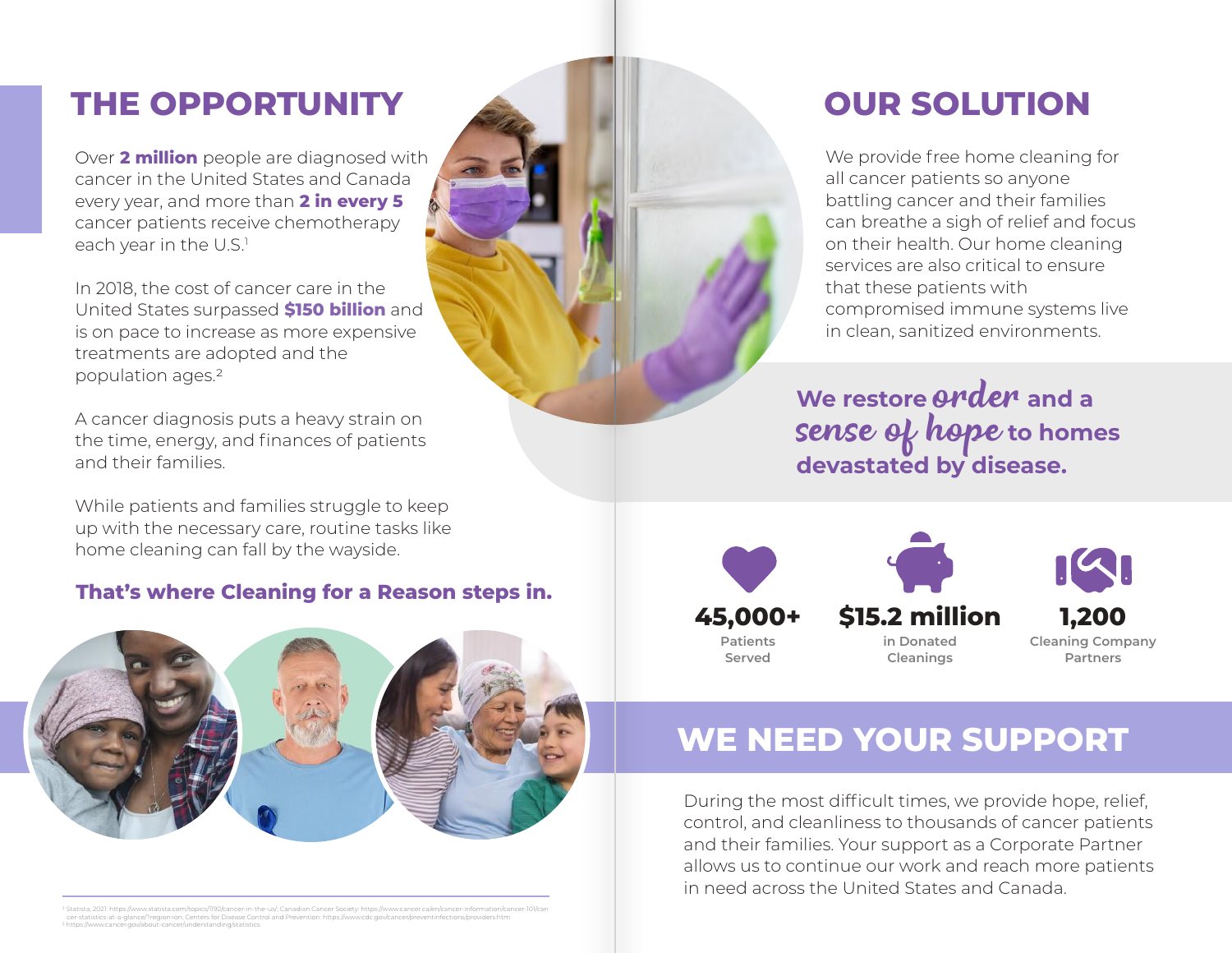## **By supporting Cleaning for a Reason, you help provide clean, safe, healthy homes for cancer patients.**

We offer a range of sponsorship benefits at various levels. You can also create a custom sponsorship to meet your specific objectives, which can include:

- **· Co-branding**
- **· Cause marketing opportunities**
- **· ISSA media features**
- **· ISSA Show North America events**
- **· Strategic Partnerships**
- **· And more!**

#### **ANNUAL SPONSORSHIP PACKAGES**

| Cleaning for a Reason Annual Fund<br><b>Corporate Partner Support Program</b> | Champion     | Courage      | Faith        | Passion   | <b>Strength</b> | Hope             | Advocate |
|-------------------------------------------------------------------------------|--------------|--------------|--------------|-----------|-----------------|------------------|----------|
| Sponsorship Amount                                                            | \$100,000    | \$50,000     | \$25,000     | \$10,000  | \$5,000         | \$1,500          | \$500    |
| Cleaning for a Reason Benefits:                                               |              |              |              |           |                 |                  |          |
| Use of CFR logo in any online and print material                              | X            | X            | X            | X         | X               | $\mathsf{X}$     | X        |
| Brand recognition posts on social media channels-Facebook and LinkedIn        | Monthly      | 6x/year      | Quarterly    | Quarterly | Semi-annually   | Once             | Once     |
| Opportunity to supply promotional items for CFR Week or contests              | x            | $\mathsf{x}$ | X            | X         | X               | $\mathsf{x}$     |          |
| Opportunity to share promotional product discounts to partners                | X            | $\mathsf X$  | X            | X         | X               | $\mathsf{X}$     |          |
| Company logo with hyperlink on sponsor page                                   | x            | X            | $\mathsf X$  | x         | X               |                  |          |
| Opportunity for 3 <sup>rd</sup> party patient cleaning volunteer event        | X            | X            | X            | X         | X               |                  |          |
| Co-branded welcome packet promotion to new cleaning partners (300/yr)         | x            | x            | X            | x         | X               |                  |          |
| Company logo and hyperlink in email communications (12/yr)                    | x            | X            | X            | x         |                 |                  |          |
| Logo and company mention during webinar (9/yr)                                | X            | X            | X            | X         |                 |                  |          |
| National press release                                                        | x            | X            | X            | Х         |                 |                  |          |
| Website blog posts on CFR website                                             | 4x/year      | 2x/year      | 1x/year      |           |                 |                  |          |
| Company logo with hyperlink on website homepage                               | x            | X            |              |           |                 |                  |          |
| Company listing on sponsor page                                               |              |              |              |           |                 | $\boldsymbol{x}$ | x        |
| <b>ISSA Association Benefits:</b>                                             |              |              |              |           |                 |                  |          |
| ISSA Show - Opportunity to supply promotional items                           | x            | X            | X            | x         | X               | X                | X        |
| ISSA Show - Logo on CFR convention bag                                        | X            | X            | X            | X         | $\mathsf{x}$    | X                |          |
| Logo and sponsor mention in ISSA Charities Newsletter                         | $\mathsf{x}$ | $\mathsf X$  | $\pmb{\chi}$ |           |                 |                  |          |
| <b>Feature Article in ISSA Publication</b>                                    | X            | $\mathsf X$  |              |           |                 |                  |          |
| ISSA Show - Signature sponsor of specific special event                       | X            |              |              |           |                 |                  |          |

Contact Sandy Wolfrum, Director of Development for ISSA Charities, at **sandyw@issacharities.org** for further details.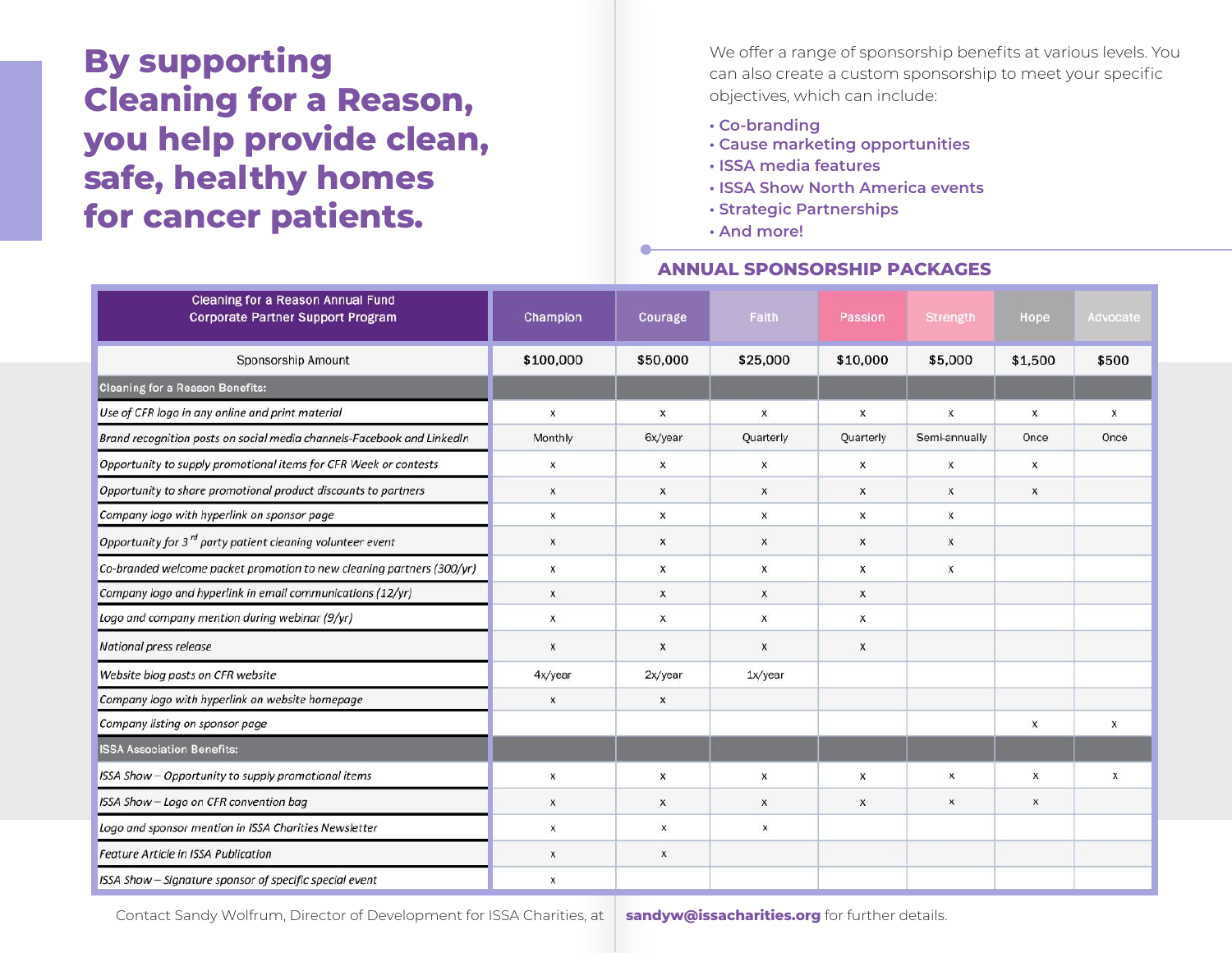# A SPECIAL Thank You TO OUR SPONSORS



**PASSION SPONSORS**







#### **STRENGTH SPONSORS**





## **I** GOLDEN STAR®



**Clovis Oncology Direct Mop Sales, Inc. Extend-A-Reach Fabulous Shoe Night Helen's Angels Microfiber Wholesale Moody Insurance Worldwide PBMOA PBS – Professional Building Services, Inc. Sponge Outlet**

**HOPE SPONSORS**

#### **ADVOCATE SPONSORS**

**Premier Pro Cleaning Solutions, LLC ResponsiBid SmartSort Technologies, Inc.**

**Visit our website or contact Sandy Wolfrum at sandyw@issacharities.org cleaningforareason.org**